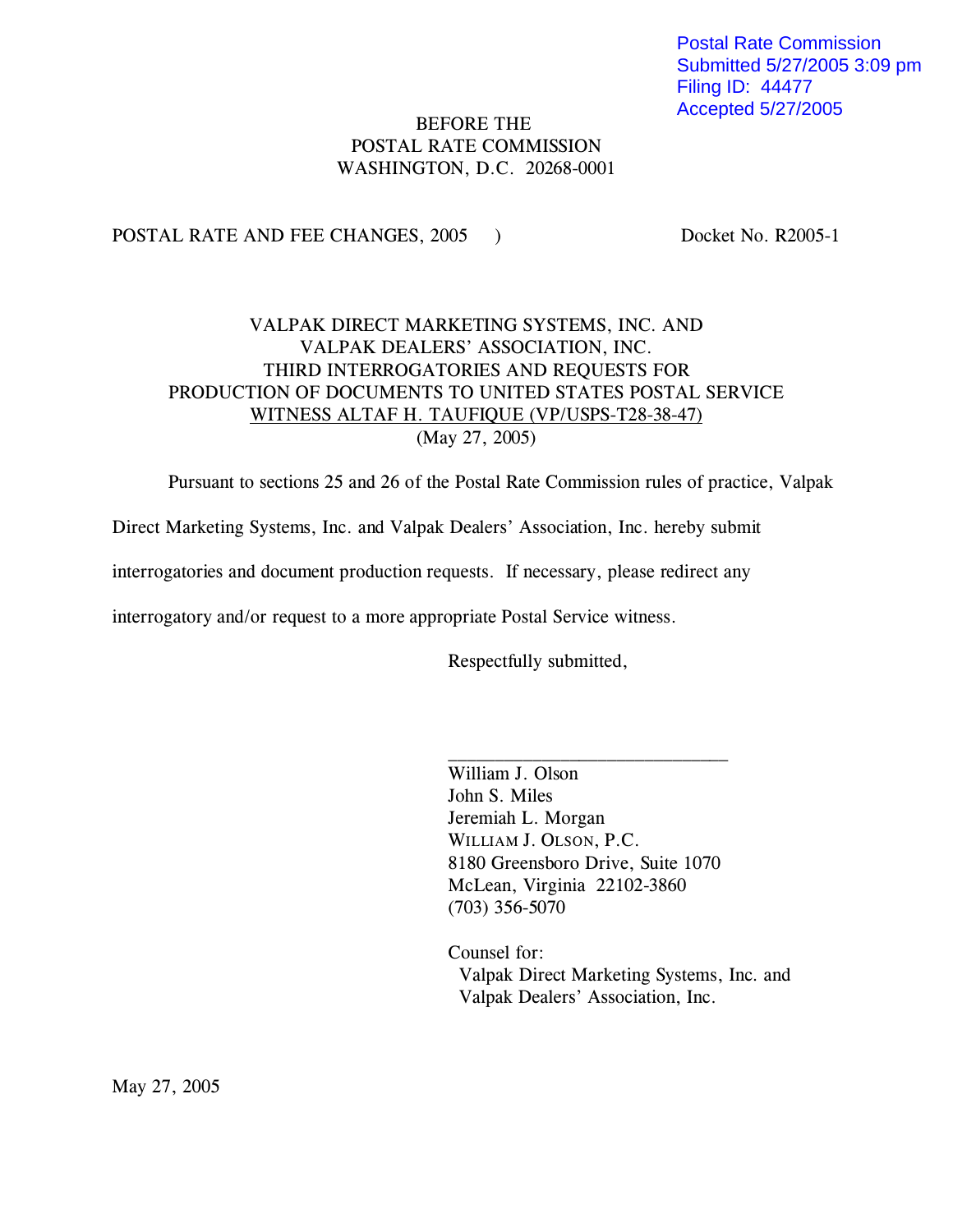#### **VP/USPS-T28-38.**

Using PRC costing, in Docket No. R2001-1, the cost of **Basic automation letters** in ECR was 6.514 cents and, in Docket No. R2005-1, it is 6.341 cents, constituting a **decline** of 2.66 percent. Mail processing costs declined 6.28 percent and delivery costs declined 1.45 percent. For Docket No. R2001-1 costs, *see* USPS-LR-J-83 (mail processing) and PRC-LR-7 (delivery). For Docket No. R2005-1 costs, *see* USPS-LR-K-107 (mail processing) and USPS-LR-K-101 (delivery).

- a. Please confirm the numbers above. In any are incorrect, please make needed corrections, explain the corrections fully, supply corresponding proportionate changes, and answer the remainder of this question based on your corrections.
- b. Please identify and discuss all factors accounting for the decline in mail processing costs, such as factor prices, changes in productivity, changes in technology, changes in the methods and procedures used in costing, changes in the way the mail is handled, and any other factors. For all changes in costing method or procedure identified, please explain why the change is an improvement and in particular how it improves the estimation of marginal cost and volume variable costs.
- c. Please identify and discuss all factors accounting for the decline in delivery costs, including factor prices, changes in productivity, changes in technology, changes in the methods and procedures used in costing, changes in the way the mail is handled, and any other factors. For all changes in costing method or procedure idendified, please explain why the change is an improvement, and in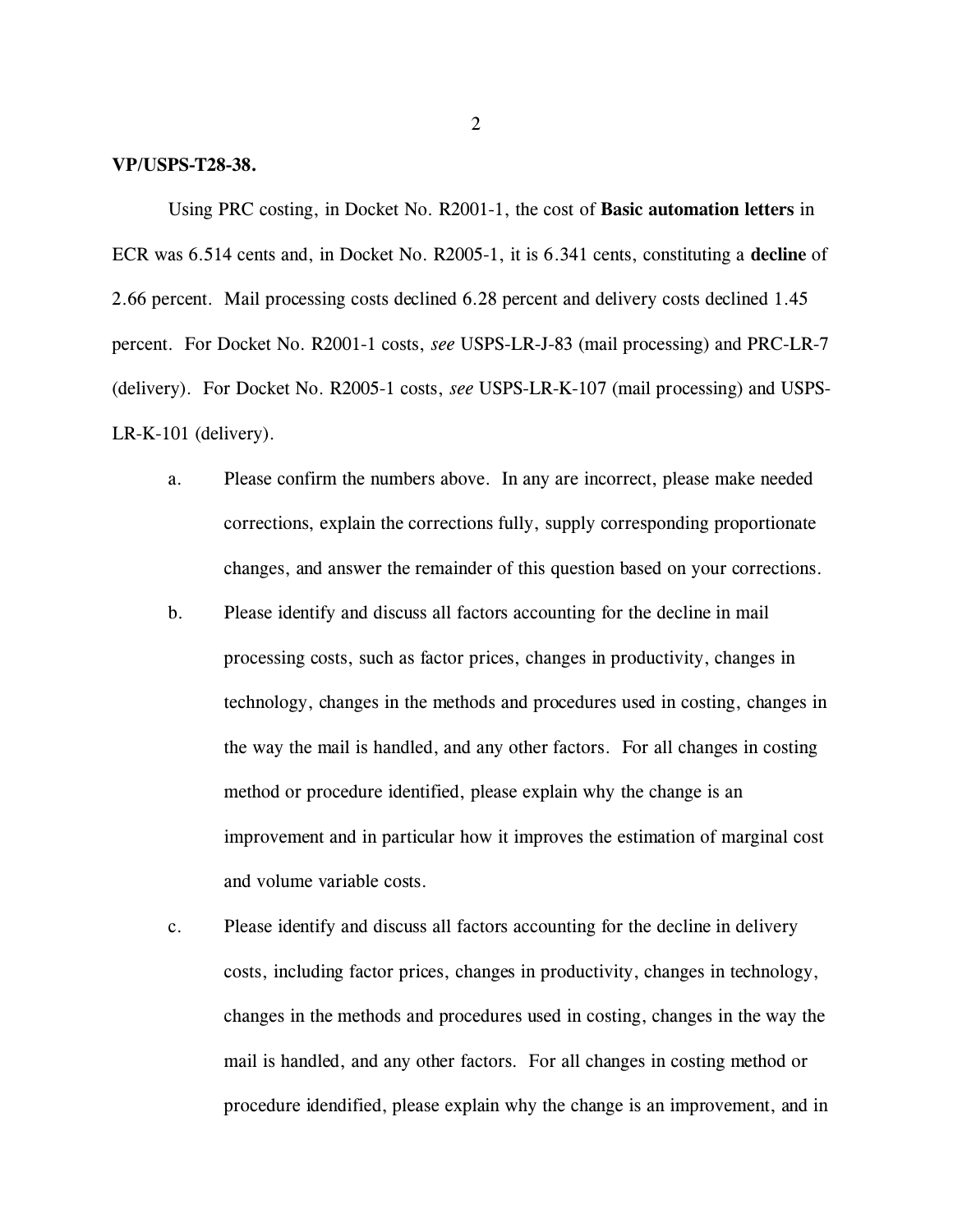particular how well it improves the estimation of marginal cost and volume variable costs.

- d. Please explain and quantify the effect that witness Bradley's new carrier analysis (USPS-T-14) had on the delivery cost.
- e. With regard to both the mail processing cost and delivery cost, please explain and quantify the effect that increased delivery point sequencing had on the results.

### **VP/USPS-T28-39.**

Using PRC costing, in Docket No. R2001-1, at PRC costing, the cost of **Basic (nonautomation) letters** in ECR was 9.641 cents and, in Docket No. R2005-1, it is 13.125 cents now, constituting an **increase** of 36.14 percent. Mail processing costs increased 14.86 percent and delivery costs increased 45.69 percent. For Docket No. R2001-1 costs, *see* USPS-LR-J-83 (mail processing) and PRC-LR-7 (delivery). For Docket No. R2005-1 costs, *see* USPS-LR-K-107 (mail processing) and USPS-LR-K-101 (delivery).

- a. Please confirm the numbers above. If any are incorrect, please make needed corrections, explain the corrections fully, supply corresponding proportionate changes, and answer the remainder of this question based on your corrections.
- b. Please identify and discuss all factors accounting for the increase in mail processing costs, such as factor prices, changes in productivity, changes in technology, changes in the methods and procedures used in costing, changes in the way the mail is handled, and any other factors. For all changes in costing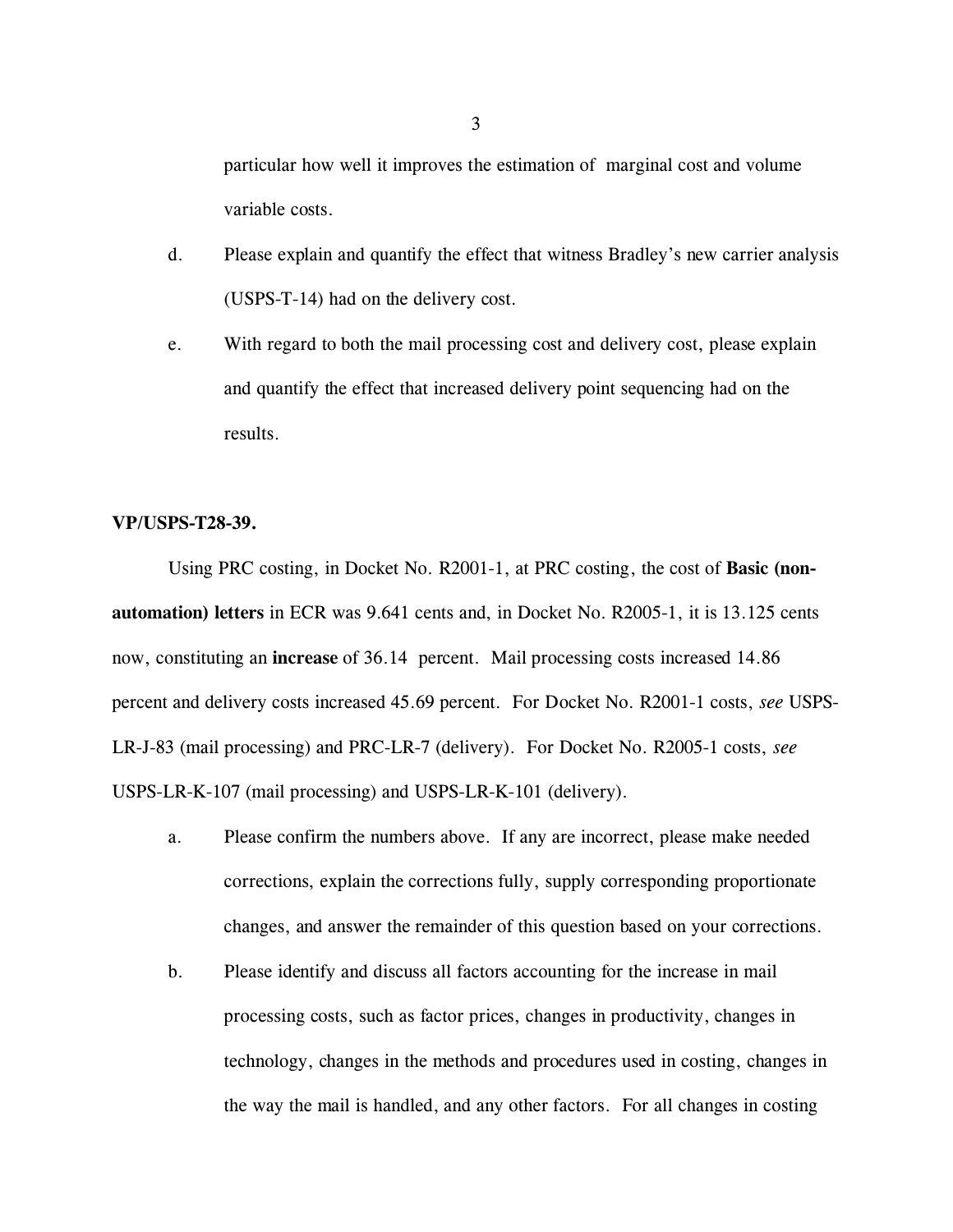method or procedure identified, please explain why the change is an improvement, and in particular how it improves the estimation of marginal cost and volume variable costs.

- c. Please identify and discuss all factors accounting for the increase in delivery costs, including factor prices, changes in productivity, changes in technology, changes in the methods and procedures used in costing, changes in the way the mail is handled, and any other factors. For all changes in costing method or procedure identified, please explain why the change is an improvement, and in particular how it improves the estimation of marginal cost and volume variable costs.
- d. Please explain and quantify the effect of witness Bradley's new carrier analysis (USPS-T-14) on the delivery cost.
- e. With regard to both the mail processing cost and the delivery cost, please explain and quantify the effect of the increase in delivery point sequencing.

### **VP/USPS-T28-40.**

Using PRC costing, in Docket No. R2001-1, the cost of **Basic flats (non-automation, non-letters)** in ECR was 10.017 cents and, in Docket No. R2005-1, it is 9.393 cents , constituting a **decline** of 6.23 percent. Mail processing costs declined 11.67 percent and delivery costs declined 3.11 percent. For Docket No. R2001-1 costs, *see* USPS-LR-J-83 (mail processing) and PRC-LR-7 (delivery). For Docket No. R2005-1 costs, *see* USPS-LR-K-107 (mail processing) and USPS-LR-K-101 (delivery).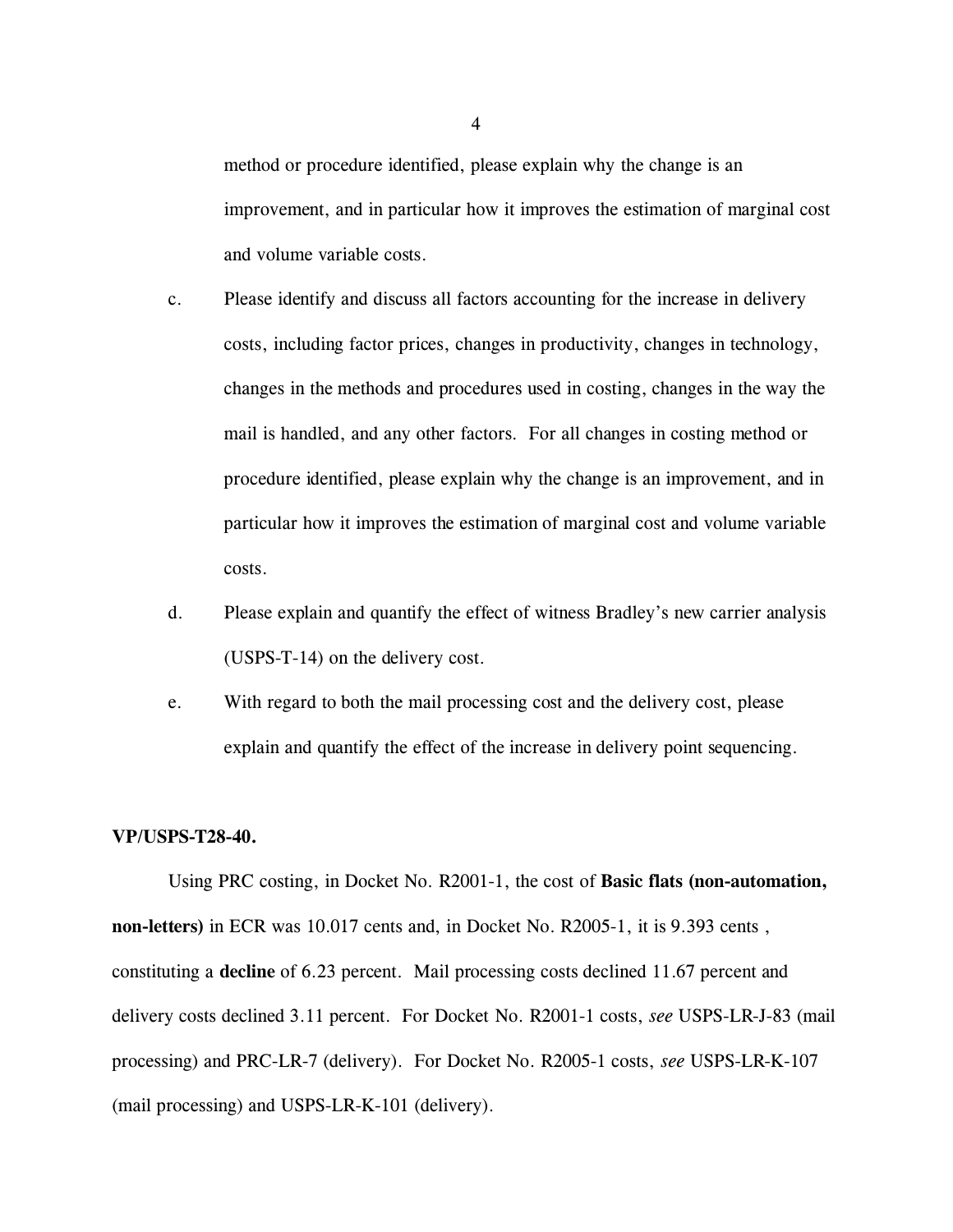- a. Please confirm the numbers above. If any are incorrect, please make needed corrections, explain the corrections fully, supply corresponding proportionate changes, and answer the remainder of this question based on your corrections.
- b. Please identify and discuss all factors accounting for the decline in mail processing costs, such as factor prices, changes in productivity, changes in technology, changes in the methods and procedures used in costing, changes in the way the mail is handled, and any other factors. For all changes in costing method or procedure identified, please explain why the change is an improvement, and in particular how it improves the estimation of marginal cost and volume variable costs.
- c. Please identify and discuss all factors accounting for the decline in delivery costs, including factor prices, changes in productivity, changes in technology, changes in the methods and procedures used in costing, changes in the way the mail is handled, and any other factors. For all changes in costing method or procedure identified, please explain why the change is an improvement, and in particular how it improves the estimation of marginal cost and volume variable costs.
- d. Please explain and quantify the effect of witness Bradley's new carrier analysis (USPS-T-14) on the delivery cost.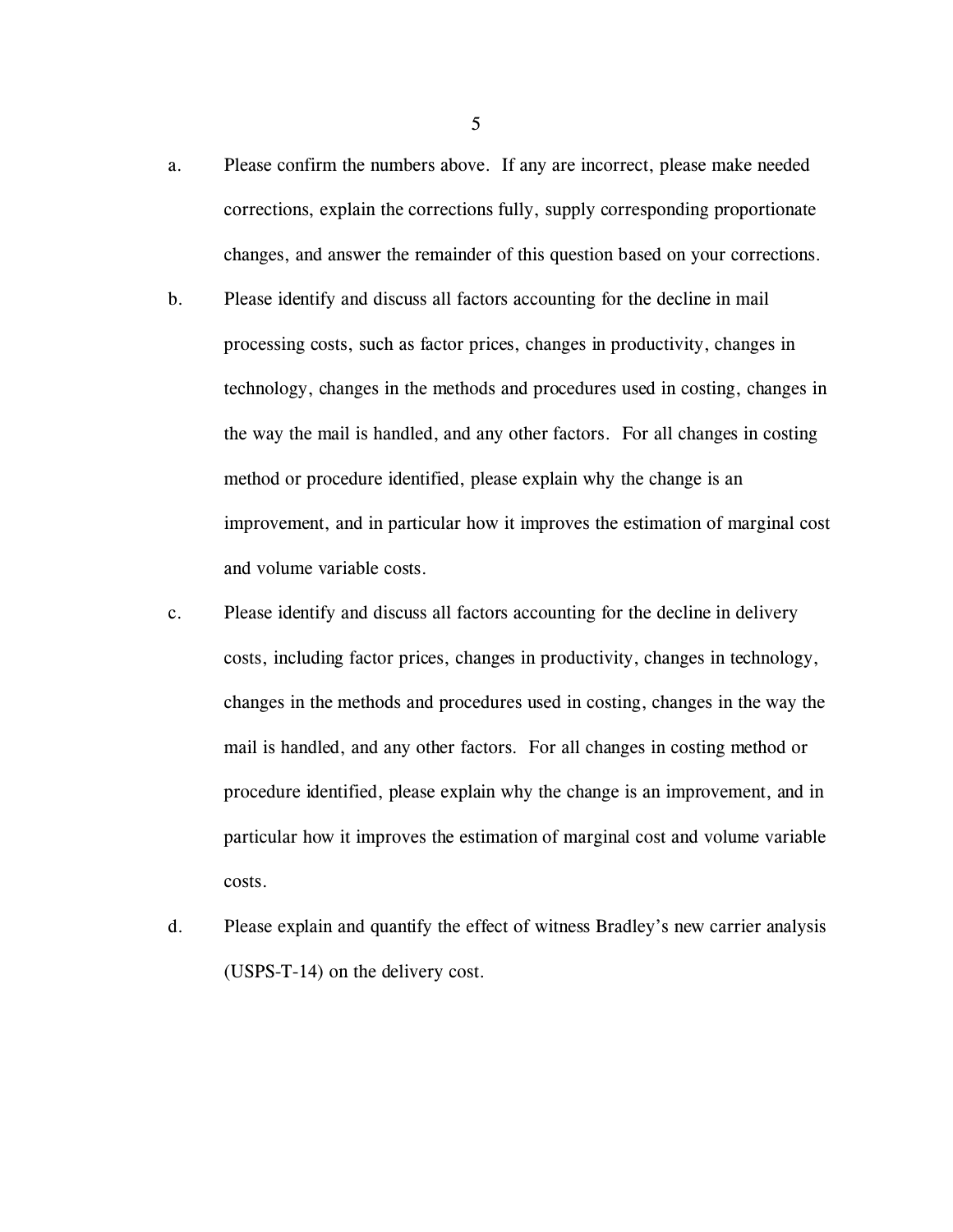#### **VP/USPS-T28-41.**

This interrogatory concerns the processing of Basic letters in the ECR subclass, which generally would not be prebarcoded by the mailer.

- a. In Base Year 2004, what percentage of all ECR Basic letters was delivered by city carriers, and what percentage was delivered by rural carriers?
- b. Of the total volume of ECR Basic letters delivered by city carriers, what percentage was cased manually, and what percentage was delivery point sequenced? If you do not know, please provide your best estimate.
- c. If any ECR Basic letters were delivery point sequenced, please provide a cost comparison of manual casing versus delivery point sequencing (including delivery) in Base Year 2004.

### **VP/USPS-T28-42.**

This interrogatory concerns the processing of Saturation letters in the ECR subclass, which mailers are required to prebarcode and sequence by line of travel.

- a. In Base Year 2004, what percentage of ECR Saturation letters was cased manually by carriers?
- b. What percentage of ECR Saturation letters did carriers take directly to the route as sequenced mail in a separate bundle?
- c. What percentage of ECR Saturation letters was delivery point sequenced? If you do not know, please provide your best estimate. If any ECR Saturation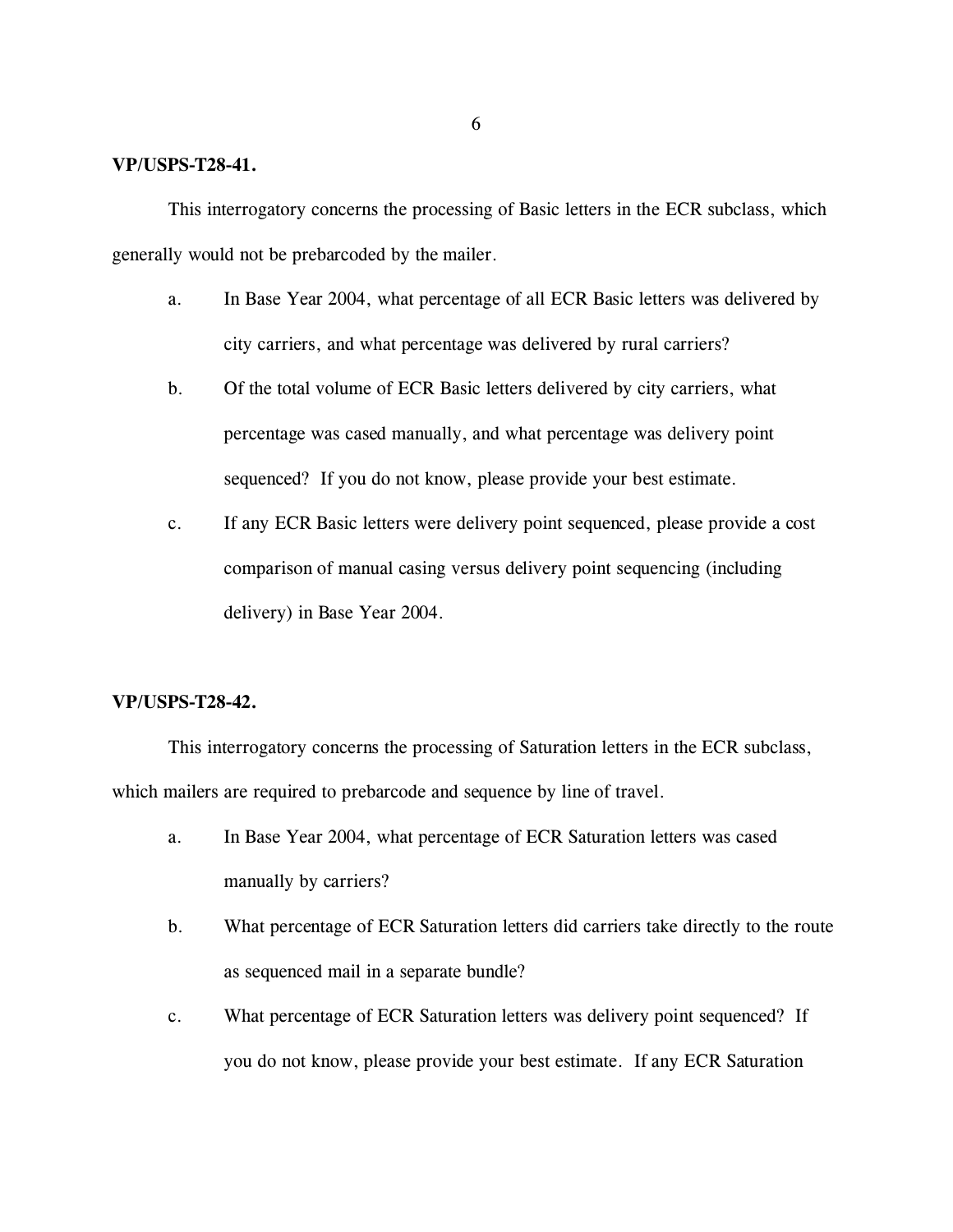letters are delivery point sequenced, please provide a cost comparison of each different method of handling (including delivery).

d. Please compare your percentages to those provided by witness McCrery (USPS-T-29) at page 10, lines 11 through 23.

#### **VP/USPS-T28-43.**

In the costs presented and discussed in interrogatories VP/USPS-T28-38 and 39, the cost of processing and delivering (i) ECR Basic letters is 13.125 cents and (ii) ECR Basic automation letters is 6.341 cents. The difference is 6.784 cents.

- a. Please discuss the extent to which you view the difference between these two categories as involving worksharing.
- b. Do you believe that the cost difference of 6.784 cents is an estimate of how much the Postal Service saves when a Basic letter becomes barcoded and shifts to the automation category? Please explain.
- c. Do you believe that, if a letter in the automation category were to have the barcode removed and shift back to the Basic letter category, the Postal Service would experience an increase in cost of 6.784 cents? Please explain.
- d. Please consider (i) an automation letter, and (ii) a Basic letter that is candidate for applying a barcode and thereby becoming machinable like an automation letter. Please discuss the differences in the way the two pieces would be handled and provide an estimate of the costs associated with these differences.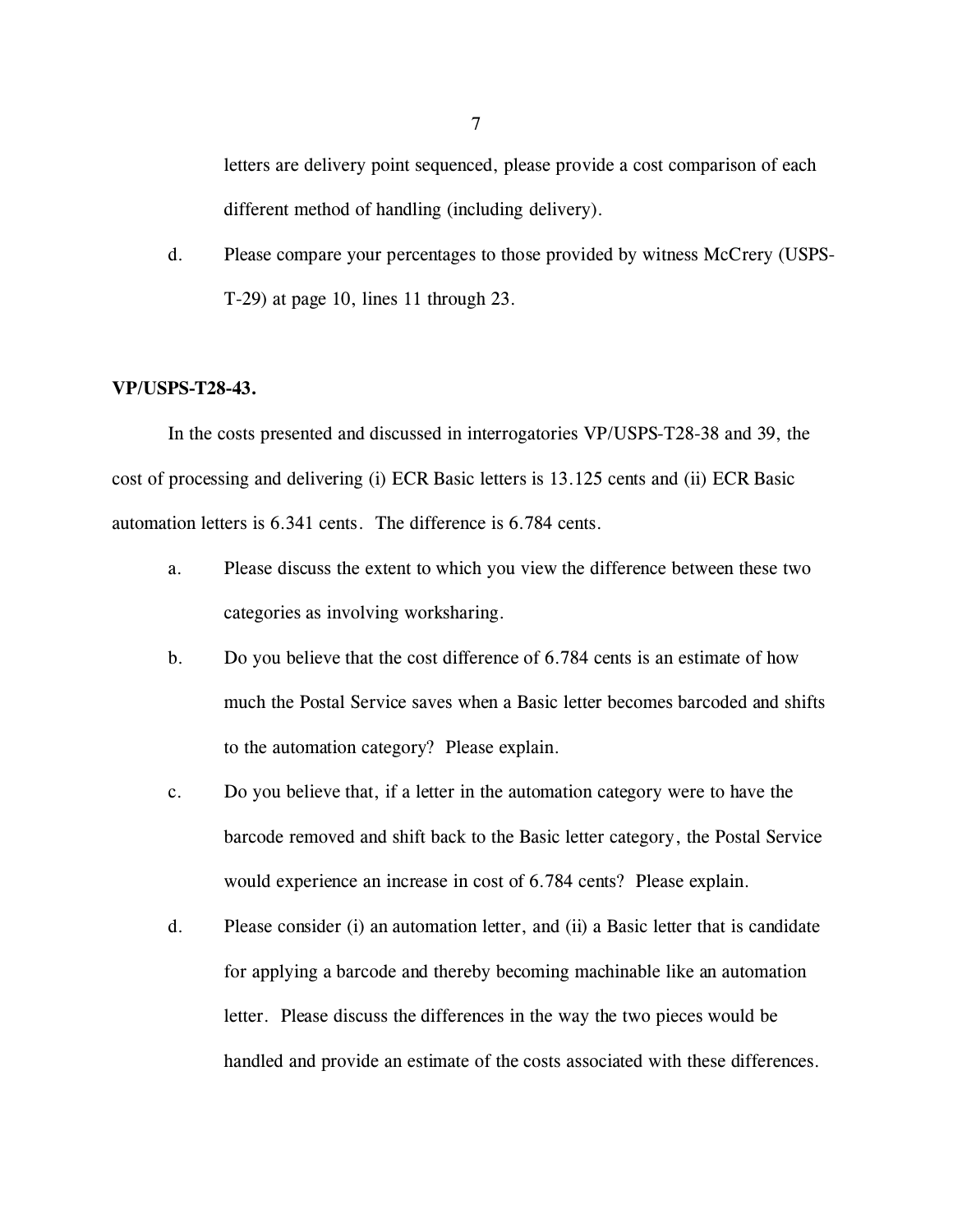#### **VP/USPS-T28-44.**

Using USPS costing, from Docket No. R2001-1 to Docket No. R2005-1, the mail processing costs of the following categories of Standard Regular commercial automation letters **declined** by the percentages indicated: mixed AADC by 12.99 percent; AADC by 15.85 percent; 3-digit by 16.48 percent; and 5-digit by 20.64 percent (USPS/2001 from USPS-LR-J-60; USPS/2005 from USPS-LR-K-48).

At PRC costing, the corresponding declines are 14.15 percent, 15.58 percent, 16.49 percent, and 21.96 percent.

In the face of underlying inflation creep, all declines must be viewed as large (PRC/2001 from USPS-LR-J-84; and PRC/2005 from USPS-LR-K-110).

- a. Please provide the percentages of these categories that were delivery point sequenced by mail processing personnel during the periods reflected by the costs cited. If you do not know, please provide estimates.
- b. Please identify and discuss all factors accounting for the above-noted declines in mail processing costs, such as factor prices, changes in productivity, changes in technology, changes in the methods and procedures used in costing, changes in the way the mail is handled, and any other factors. For all changes in costing method or procedure identified, please explain why the change is an improvement, and in particular how it improves the estimation of marginal cost and volume variable costs.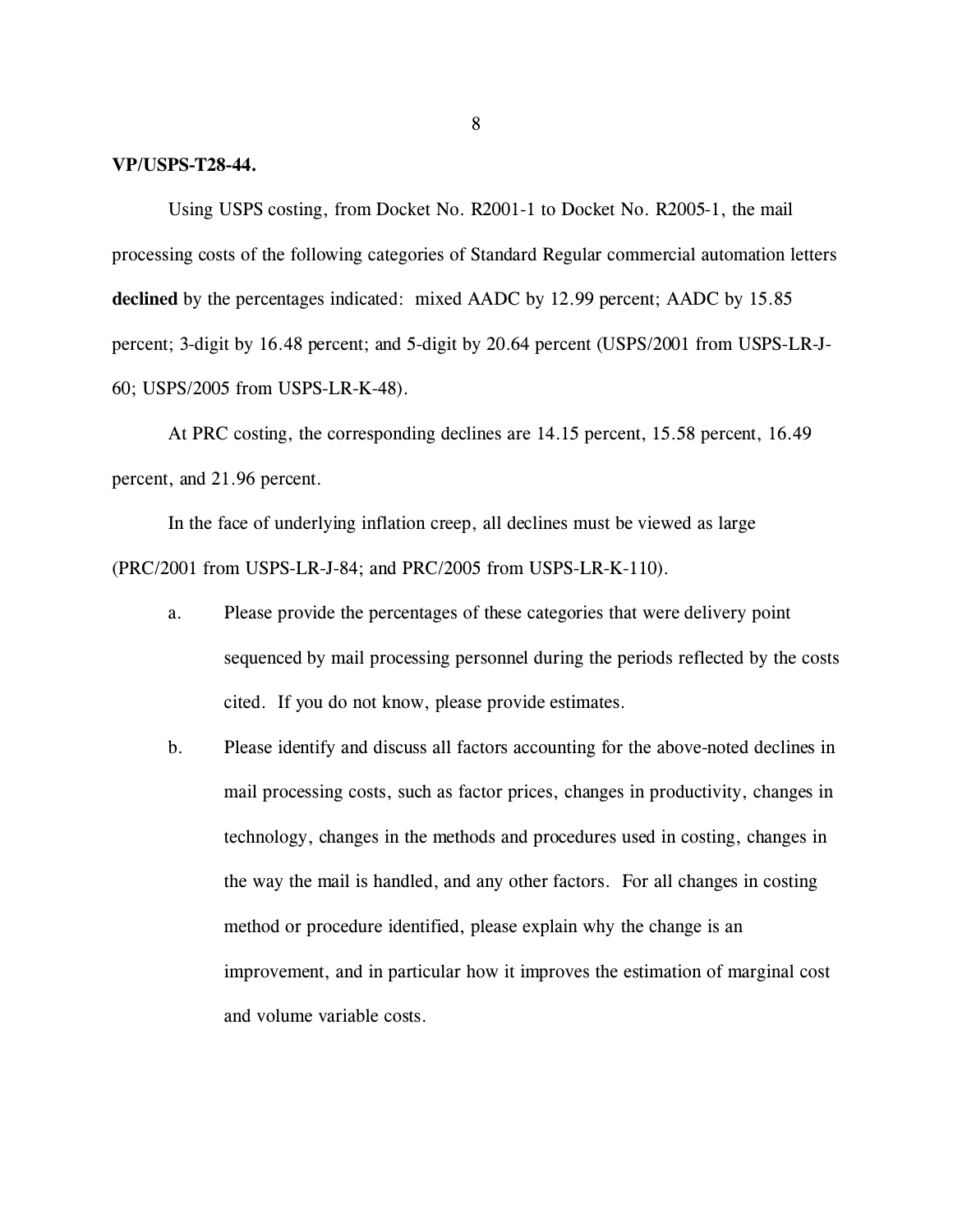#### **VP/USPS-T28-45.**

Using USPS costing, from Docket No. R2001-1 to Docket No. R2005-1, at the nonworkshare-related cost of **Basic** and **3/5-digit non-automation** letters in the Standard Regular commercial category (used for the letter/flat differential and the presort discounts) increased 32.34 percent and 29.63 percent, respectively. The Docket No. R2005-1 cost of each, respectively, is 22.819 cents (17.409 mail processing plus 5.410 cents delivery) and 21.306 cents (15.022 mail processing plus 6.284 delivery). Mail processing and delivery costs are shown for both categories in USPS-LR-J-60 in Docket No. R2001-1, and in USPS-LR-K-48 in Docket No. R2005-1.

- a. Focusing separately on the mail processing component, please identify and discuss all factors accounting for the increased cost, such as factor prices, changes in productivity, changes in technology, changes in the methods and procedures used in costing, changes in the way the mail is handled, and any other factors. For all changes in costing method or procedure identified, please explain why the change is an improvement, and in particular how well aligned it is with the concepts of marginal cost and volume variable costs.
- b. Focusing separately on the delivery component, please identity and discuss all factors accounting for the increased cost, including factor prices, changes in productivity, changes in technology, changes in the methods and procedures used in costing, changes in the way the mail is handled, and any other factors. For all changes in costing method or procedure identified, please explain why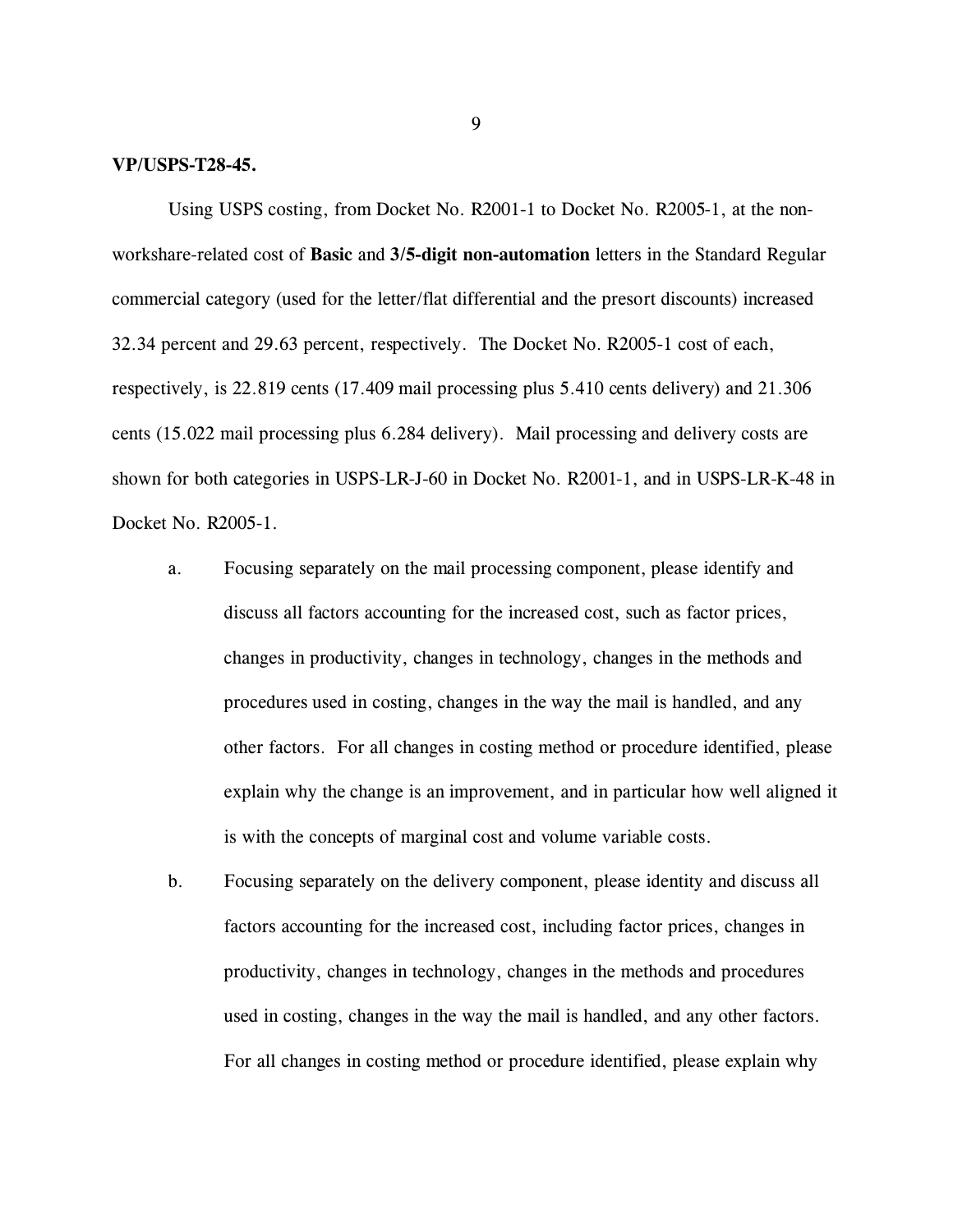the change is an improvement and in particular how well aligned it is with the concepts of marginal cost and volume variable costs.

### **VP/USPS-T28-46.**

Table 1, set out below, is taken from the first spreadsheet of file LR-K-48STDLETRS.xls of library reference USPS-LR-K-48, showing workshare-related costs for various categories of letter-size Standard Regular mail at USPS costing. A corresponding table in Docket No. R2001-1 is in USPS-LR-J-60, revised November 15, 2001.

Table 2, set out below, shows the proportionate changes in costs from the corresponding table in Docket No. R2001-1 to those shown in Table 1.

For ease of reference, certain costs are shaded in each table. Please note that not all rows in the tables, including the indented rows, are for categories recognized in rates.

- a. Please confirm that if the Postal Service were designing rates for Regular letters, based on current costs, and were following the procedures of Docket No. R2001-1, it is the costs in the shaded rows in Table 1 that would be used. If you do not confirm, please present alternative costs, provide their source, and respond to the following parts of this question based on your alternative costs.
- b. Please refer to Table 2, column 3, and identify and discuss all factors accounting for the 97.586 percent increase in the worksharing-related delivery costs of nonautomation, nonmachinable letters at the mixed ADC, ADC, 3-digit, and 5-digit levels, such as factor prices, changes in productivity, changes in technology, changes in the methods and procedures used in costing, changes in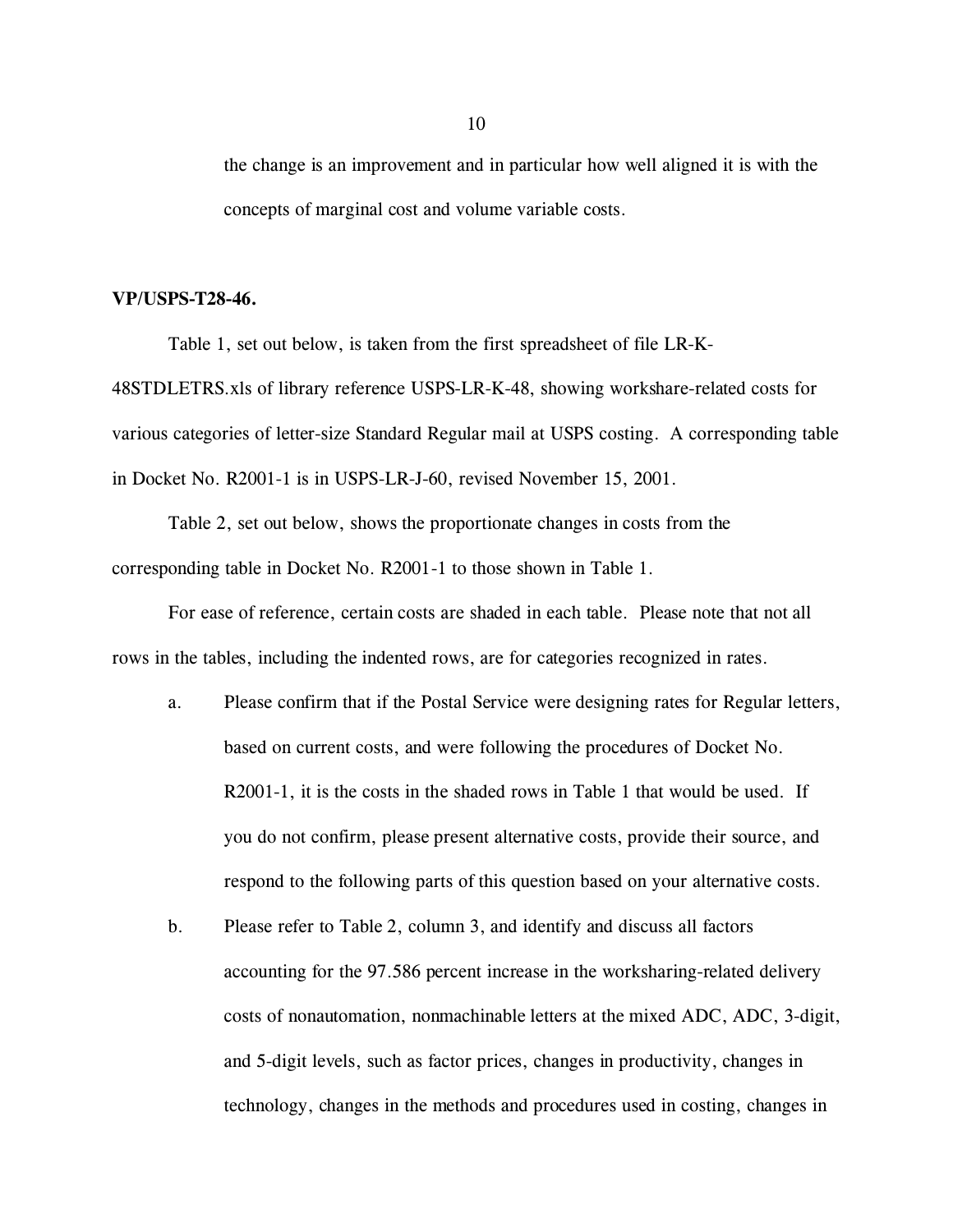the way the mail is handled, and any other factors. For all changes in costing method or procedure identified, please explain why the change is an improvement, and in particular how it improves the estimation of marginal cost and volume variable costs.

- c. Please refer to Table 2, column 3, and identify and discuss all factors accounting for the increase of only 0.649 percent in the worksharing-related delivery costs of nonautomation, machinable letters at the mixed AADC and AADC levels, such as factor prices, changes in productivity, changes in technology, changes in the methods and procedures used in costing, changes in the way the mail is handled, and any other factors. For all changes in costing method or procedure identified, please explain why the change is an improvement, and in particular how it improves the estimation of marginal cost and volume variable costs.
- d. In Docket No. R2001-1, the worksharing-related delivery costs were the same for nonautomation, machinable AADC letters and corresponding 3- and 5-digit letters. In Docket No. R2005-1, they are different, as shown in Table 1, column  $3 - 3.879$  cents for the first two and  $3.682$  cents for the last two.
	- (i) Please explain why these costs were the same before and now are different.
	- (ii) Are these Docket No. R2005-1 estimates considered to be marginal costs? If yes, please explain the assumptions necessary for them to be marginal costs. If no, please explain the costing theory behind the costs.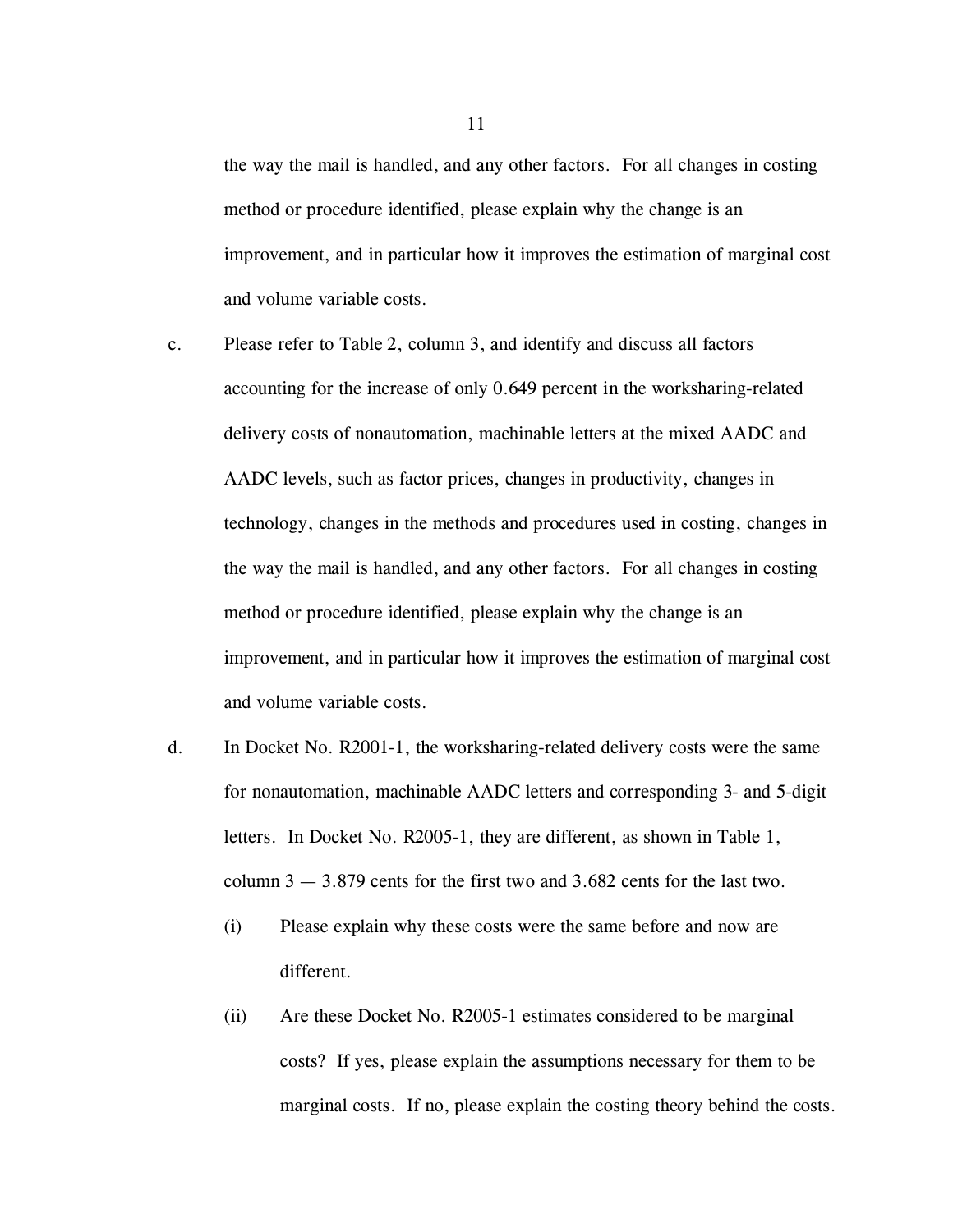- (iii) If these costs are marginal costs, are they based on different mixes? Is an assumption being made that any extra pieces on which a marginal cost is based have the same mix (possibly involving processing proportions) as the existing pieces in the category? Please explain the basis for any such assumption.
- e. Please refer to Table 2, column 2. The increase of 31.029 percent in the worksharing-related mail processing cost of nonautomation Basic presort letters is a weighted average of its components, shown immediately below to be 38.702 percent, 35.312 percent, 22.109 percent, and 22.109 percent. Please identify and discuss all factors accounting for the increases of these four components, such as factor prices, changes in productivity, changes in technology, changes in the methods and procedures used in costing, changes in the way the mail is handled, and any other factors. For all changes in costing method or procedure identified, please explain why the change is an improvement, and in particular how well aligned it is with the concepts of marginal cost and volume variable costs. Please also discuss the role of delivery point sequencing as regards the extent of the increase in cost.
- f. Please refer to Table 2, column 2, last four rows. Despite inflation and increased delivery point sequencing, the worksharing-related mail processing costs of the four categories of automation letters (mixed AADC, AADC, 3 digit, and 5-digit) all decreased by, in the same order, 12.981 percent, 15.835 percent, 16.461 percent, and 20.623 percent. Please identify and discuss all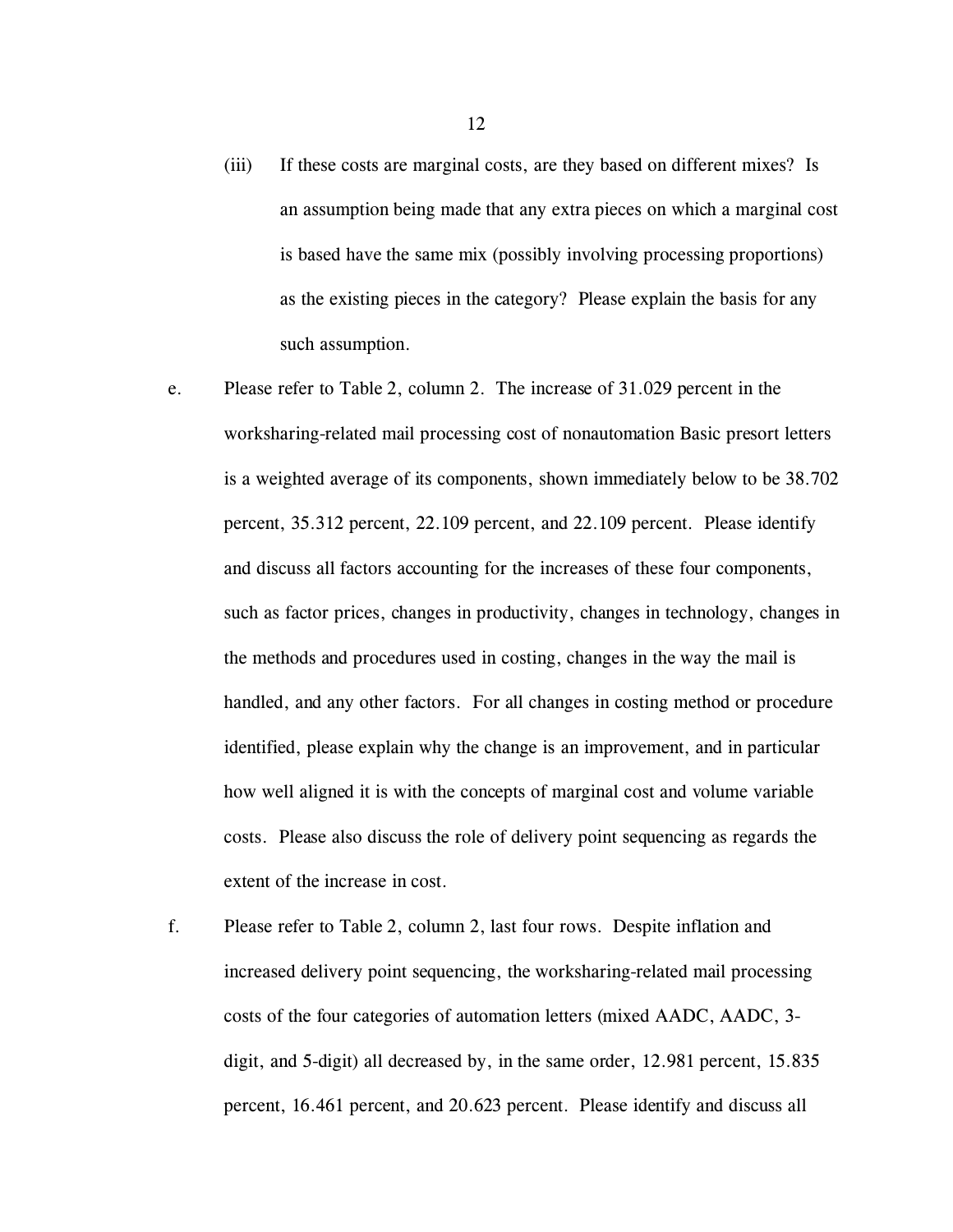factors accounting for these decreases, such as factor prices, changes in productivity, changes in technology, changes in the methods and procedures used in costing, changes in the way the mail is handled, and any other factors. For all changes in costing method or procedure identified, please explain why the change is an improvement, and in particular how well aligned it is with the concepts of marginal cost and volume variable costs. Please also discuss role of increased delivery point sequencing.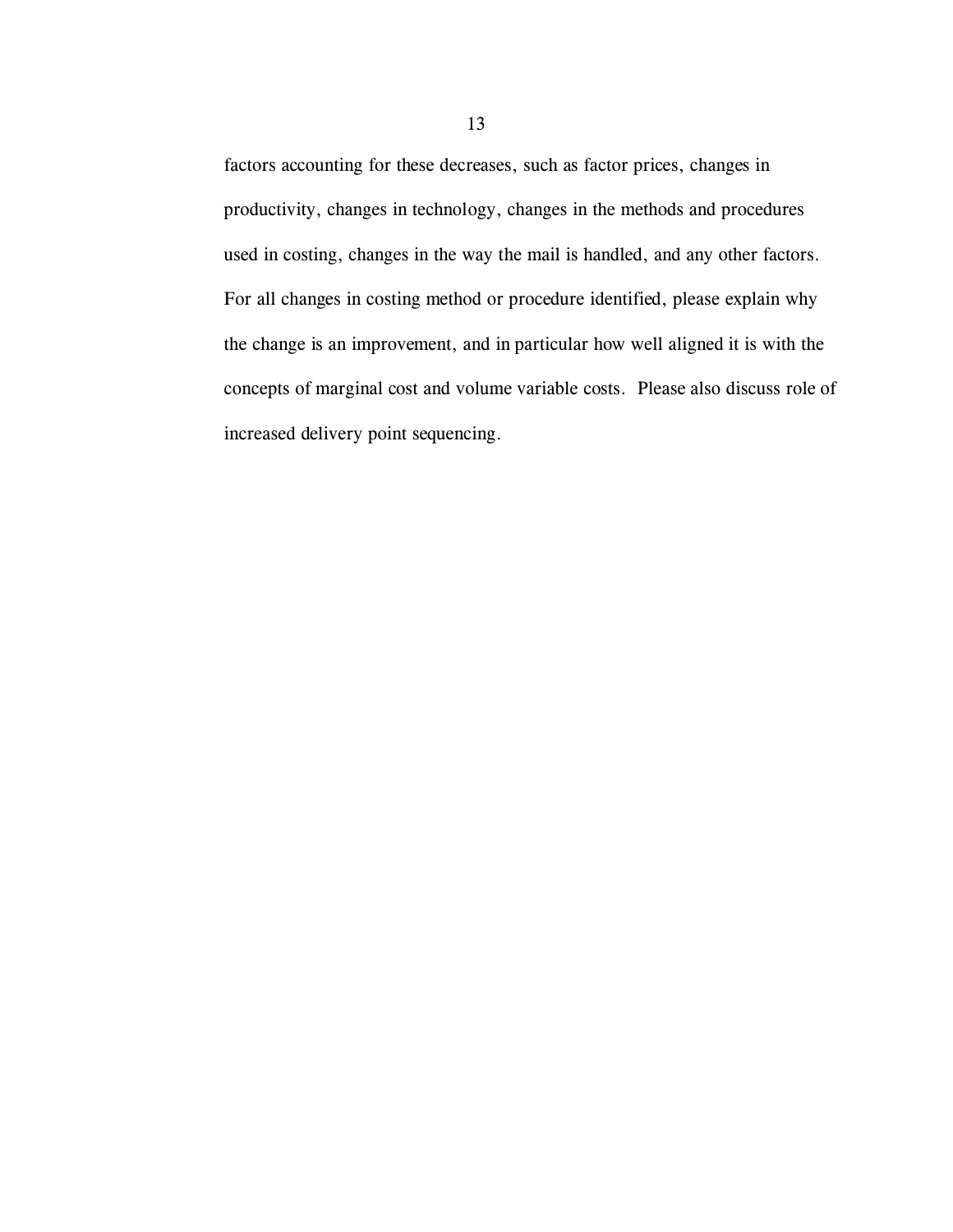# Attachment to VP/USPS-T28-46 Table 1

| <b>Table 1. Cost Estimates</b>                |                        |                  |                  |                  |
|-----------------------------------------------|------------------------|------------------|------------------|------------------|
|                                               | <b>Mail Processing</b> |                  | Delivery         | Total            |
|                                               |                        | Worksharing      | Worksharing      | Worksharing      |
|                                               | Total                  | Related          | Related          | Related          |
|                                               | <b>Unit Cost</b>       | <b>Unit Cost</b> | <b>Unit Cost</b> | <b>Unit Cost</b> |
|                                               | (1)                    | (2)              | (3)              | (4)              |
| <b>RATE CATEGORY</b>                          |                        |                  |                  |                  |
| Nonauto Basic Presort Flats                   | 23.148                 | n/a              | 9.290            | 32.438           |
| Nonauto 3-Digit/5-Digit Presort Flats         | 14.528                 |                  | 9.290            | 23.818           |
| Nonautomation Presort Letters                 | 16.263                 | 11.007           | 6.062            | 17.068           |
| Nonautomation Basic Presort Letters           | 17.409                 | 12.153           | 5.410            | 17.563           |
| Nonautomation Nonmachinable Mixed ADC         | 37.485                 | 32.229           | 11.049           | 43.278           |
| Nonautomation Nonmachinable ADC               | 29.347                 | 24.091           | 11.049           | 35.140           |
| Nonautomation Machinable Mixed AADC           | 13.157                 | 7.901            | 3.879            | 11.780           |
| Nonautomation Machinable AADC                 | 13.157                 | 7.901            | 3.879            | 11.780           |
| Nonautomation 3-Digit/5-Digit Presort Letters | 15.022                 | 10.614           | 6.284            | 16,899           |
| Nonautomation Nonmachinable 3-Digit           | 26.409                 | 21.153           | 11.049           | 32.202           |
| Nonautomation Nonmachinable 5-Digit           | 17.812                 | 12.556           | 11.049           | 23.605           |
| Nonautomation Machinable 3-Digit              | 12.683                 | 7.427            | 3.682            | 11.109           |
| Nonautomation Machinable 5-Digit              | 12.683                 | 7.427            | 3.682            | 11.109           |
| Automation Mixed AADC Presort Letters         | 4.662                  | 3.491            | 4.104            | 7.595            |
| Automation AADC Presort Letters               | 3.943                  | 2.772            | 3.890            | 6,662            |
| Automation 3-Digit Presort Letters            | 3.691                  | 2.519            | 3.794            | 6.313            |
| Automation 5-Digit Presort Letters            | 2.817                  | 1.646            | 3.538            | 5.184            |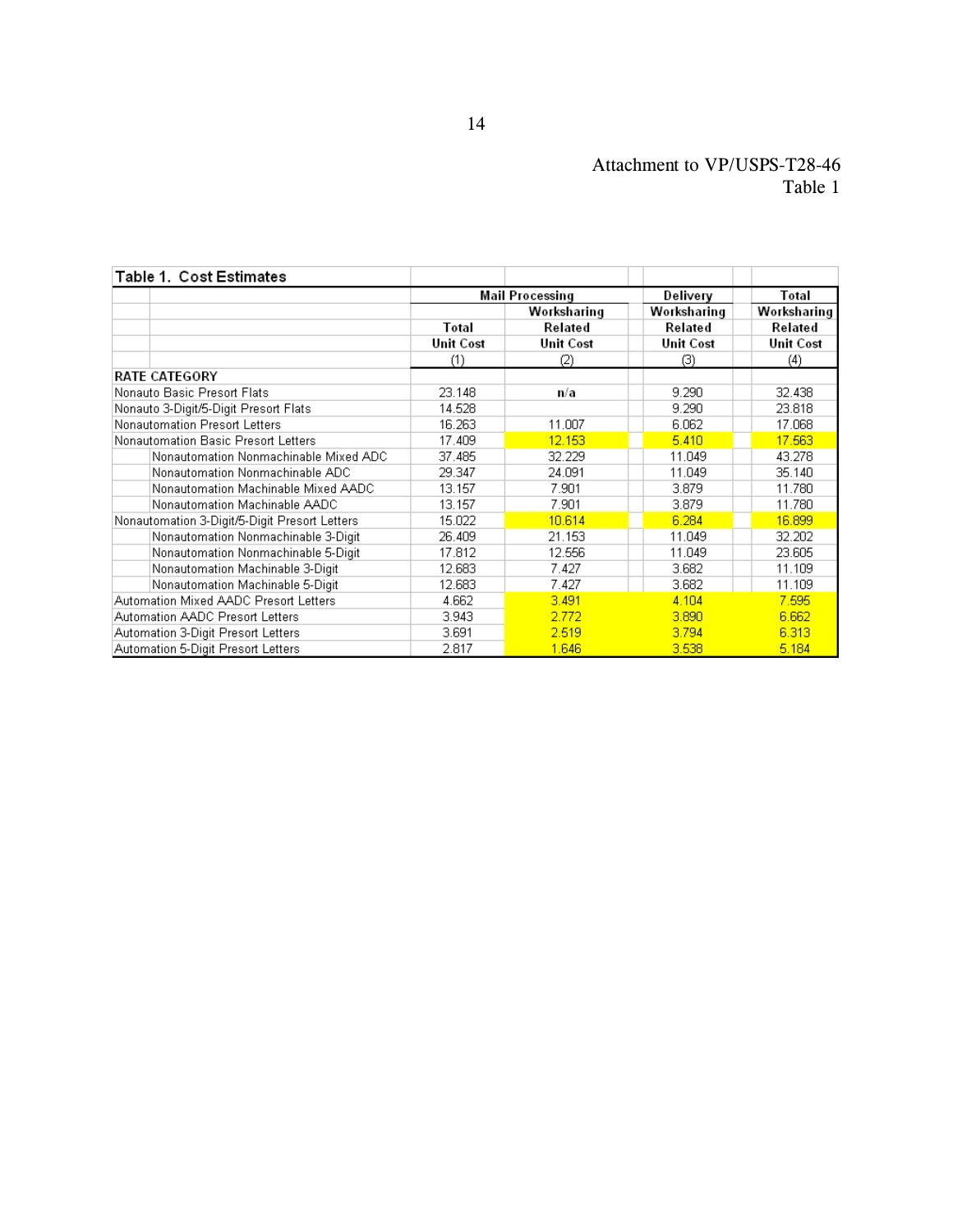# Attachment to VP/USPS-T28-46 Table 2

| Table 2.  Percentage Changes from Docket No. R2001-1 |                  |                  |                  |                  |
|------------------------------------------------------|------------------|------------------|------------------|------------------|
|                                                      | Mail Processing  |                  | Delivery         | Total            |
|                                                      |                  | Worksharing      | Worksharing      | Worksharing      |
|                                                      | Total            | Related          | Related          | Related          |
|                                                      | <b>Unit Cost</b> | <b>Unit Cost</b> | <b>Unit Cost</b> | <b>Unit Cost</b> |
|                                                      | (1)              | (2)              | (3)              | (4)              |
| <b>RATE CATEGORY</b>                                 |                  |                  |                  |                  |
| Nonauto Basic Presort Flats                          |                  |                  |                  |                  |
| Nonauto 3-Digit/5-Digit Presort Flats                |                  |                  |                  |                  |
| Nonautomation Presort Letters                        |                  |                  |                  |                  |
| Nonautomation Basic Presort Letters                  | 33.531%          | 31.029%          | 28.615%          | 30.275%          |
| Nonautomation Nonmachinable Mixed ADC                | 38.841%          | 38.702%          | 97.586%          | 50.124%          |
| Nonautomation Nonmachinable ADC                      | 36.077%          | 35.312%          | 97.586%          | 50.196%          |
| Nonautomation Machinable Mixed AADC                  | 28.577%          | 22.109%          | 0.649%           | 14.098%          |
| Nonautomation Machinable AADC                        | 28.577%          | 22.109%          | 0.649%           | 14.098%          |
| Nonautomation 3-Digit/5-Digit Presort Letters        | 23.658%          | 26.571%          | 42.291%          | 31.994%          |
| Nonautomation Nonmachinable 3-Digit                  | 35.507%          | 34.504%          | 97.586%          | 51.050%          |
| Nonautomation Nonmachinable 5-Digit                  | 26.368%          | 21.513%          | 97.586%          | 48.226%          |
| Nonautomation Machinable 3-Digit                     | 28.447%          | 21.519%          | -2.926%          | 12.157%          |
| Nonautomation Machinable 5-Digit                     | 28.447%          | 21.519%          | $-2.926%$        | 12.157%          |
| Automation Mixed AADC Presort Letters                | $-7.575%$        | $-12.981%$       | 5.583%           | $-3.846%$        |
| Automation AADC Presort Letters                      | $-8.850%$        | $-15.835%$       | 1.646%           | $-6.440%$        |
| Automation 3-Digit Presort Letters                   | $-8.837%$        | $-16.461%$       | $-0.472%$        | $-7.534%$        |
| Automation 5-Digit Presort Letters                   | $-9.303%$        | $-20.623%$       | $-5.350%$        | $-10.800\%$      |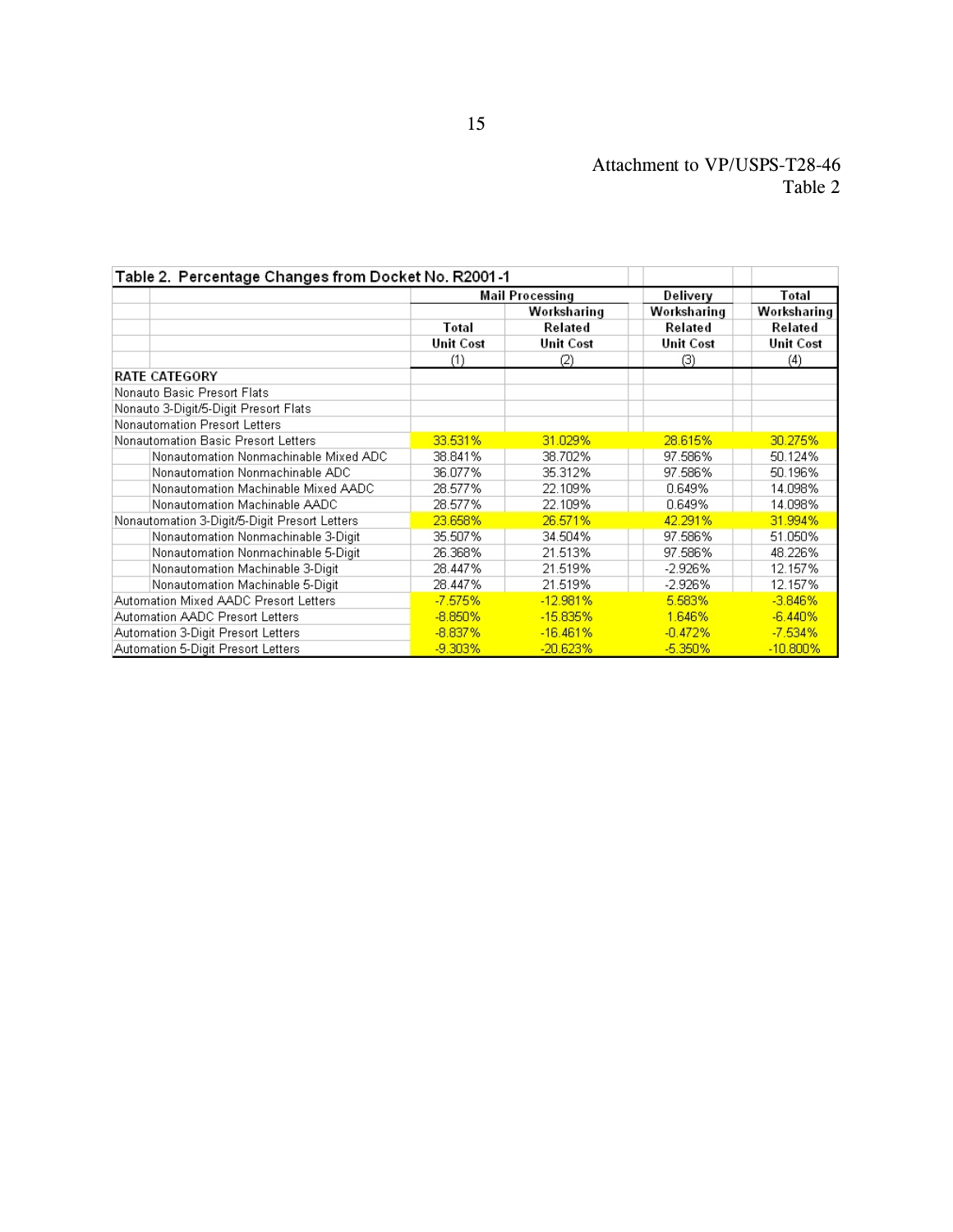#### **VP/USPS-T28-47.**

Table 1, set out below, is taken from the first spreadsheet of file LR-K-

48STDLETRS.xls of USPS-LR-K-48, and shows workshare-related costs for various categories of letter-size Standard Regular mail at USPS costing. For ease of reference, certain costs are shaded. Please note that not all of the lines in the table, including the indented lines, are for categories recognized in rates. A corresponding table in Docket No. R2001-1 is found in USPS-LR-J-60, revised November 15, 2001.

- a. Please confirm that if the Postal Service were developing discounts for automation (*i.e.*, prebarcoded) letters based on current costs, and were following the procedures used in Docket No. R2001-1, it is the workshare-related unit costs in the shaded rows of column 4 in Table 1 that would be used. If you do not confirm, please present the costs that would be used, provide their source, and respond to the following parts of this question.
- b. Please confirm that an automation discount for mixed AADC letters would be based on a cost difference of  $17.563 - 7.595 = 9.968$  cents.
- c. Please explain the extent to which you view the discount for automation mixed AADC letters to be a worksharing discount. To the extent that you do not so view it, please explain why. To the extent that you do so view it, please explain the nature of the work that is being shared.
- d. To the extent to which you view the discount for automation mixed AADC letters to be a worksharing discount, please explain the extent to which you believe this discount should be based on a cost avoidance. If you do not believe it should be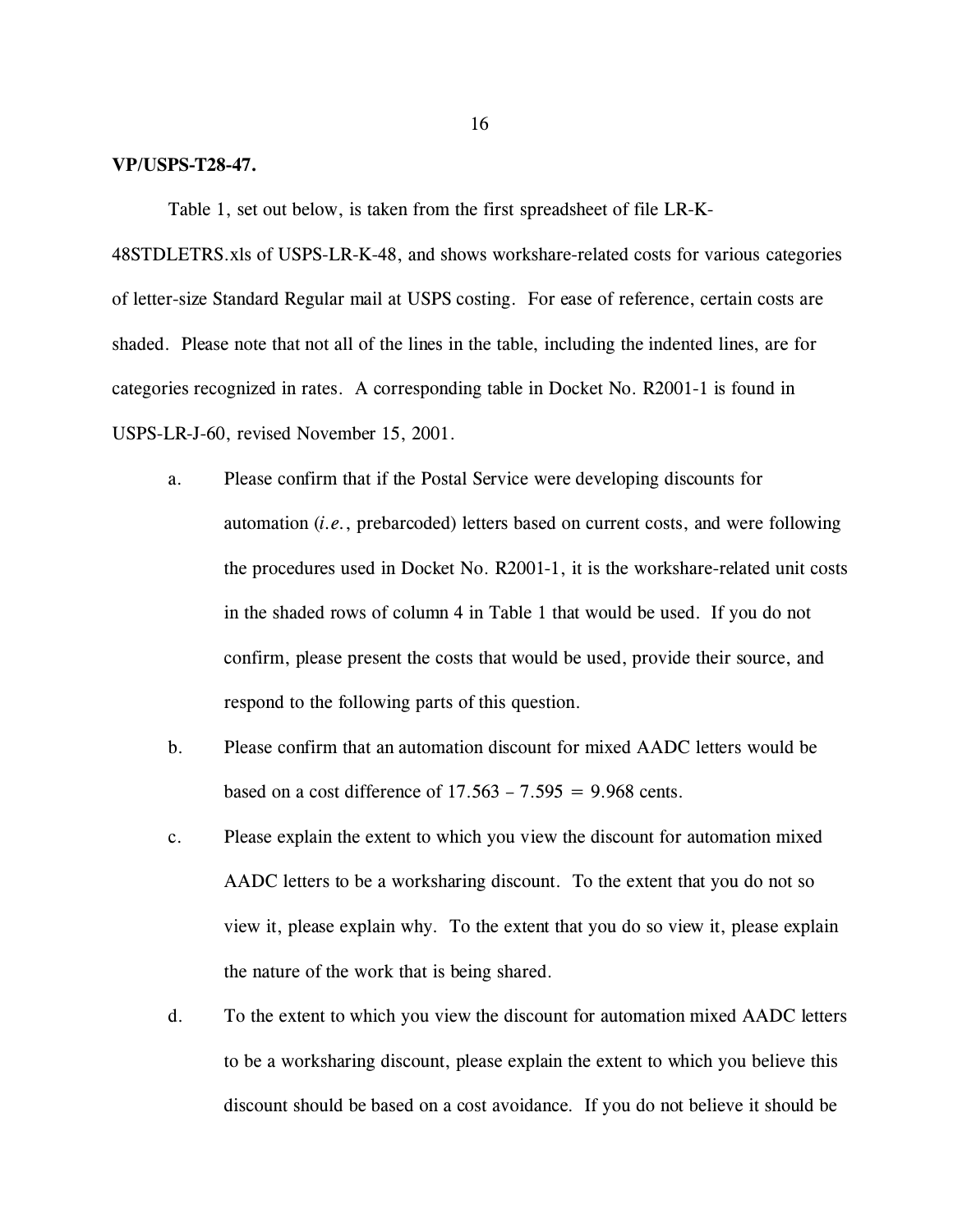based on an avoidance, please explain why. If you do so believe, please explain how that avoidance should be defined, *i.e.*, its concept and the costs that should be used to implement the concept.

e. Recognizing that the 17.563-cent workshare related cost for nonautomation presort letters shown in column 4 (and its mail processing and delivery components in columns 2 and 3) is a weighted average of the four costs shown immediately below it in the table, please explain the extent to which you view the cost difference of 9.968 cents to be an amount that would be avoided if a candidate basic presort letter shifts to become an automation mixed AADC letter.

- f. If an automation mixed AADC letter were to revert back to being nonautomation, is it your position that the Postal Service would experience an increase in cost of 9.968 cents? If you do, please explain how and why that cost increase would occur, and any assumptions on which it is based. If you do not, please explain why it is the appropriate cost on which to base the automation discount.
- g. As shown in Table 1, the workshare-related mail processing cost of (i) nonautomation, machinable letters is 7.901 cents at both the mixed AADC and AADC levels, and of (ii) corresponding automation letters is 3.491 cents at the mixed AADC level and 2.772 cents at the AADC level.
	- (i) Please explain how the difference between the costs of 7.901 cents and 3.491 cents, for mixed AADC letters, relates to the cost the Postal Service would incur to read the address and place a barcode on the nonautomation piece.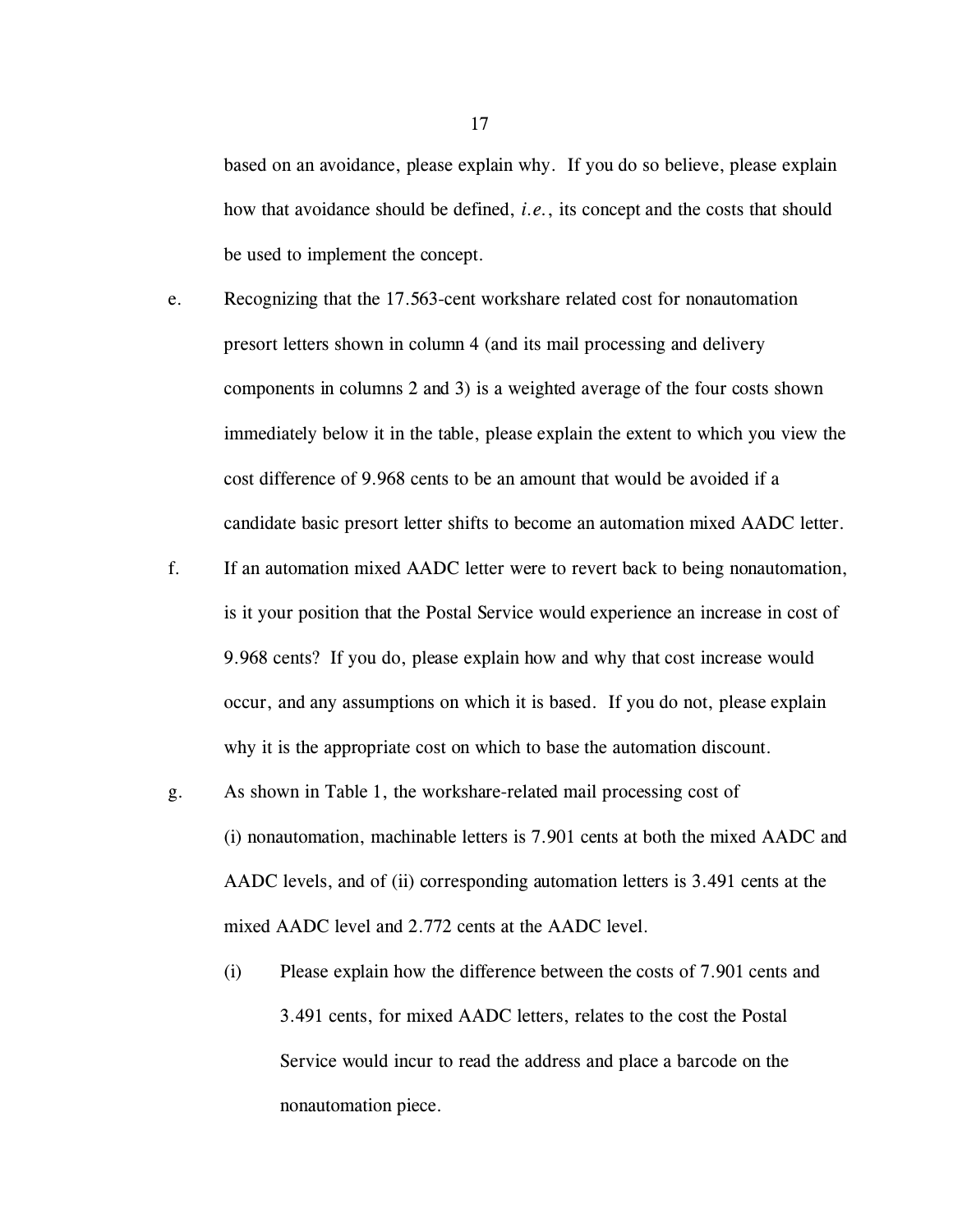- (ii) Please explain why the worksharing-related mail processing cost of automation mixed AADC letters is 3.491 cents while the corresponding cost for AADC letters is only 2.772 cents.
- (iii) Please explain why the two nonautomation costs are the same while the two automation costs differ.